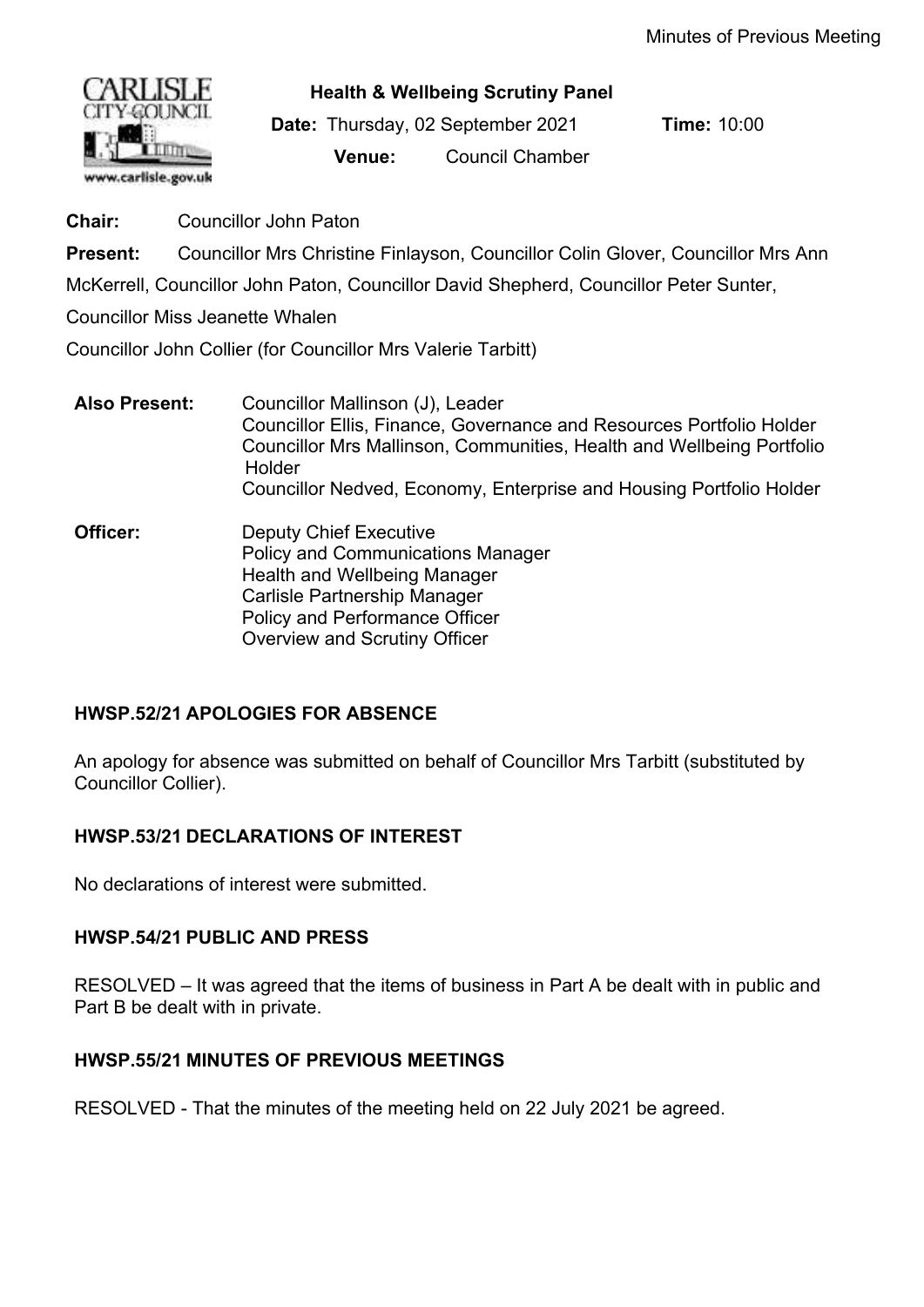### **HWSP56./21 CALL-IN OF DECISIONS**

There were no items which had been the subject of call-in.

#### **HWSP.57/21 ANNUAL EQUALITY REPORT 2020/21 AND EQUALITY ACTION PLAN 2021**

The Policy and Performance Officer submitted the Annual Equality Report 2020/21 and the Equality Action Plan 2021 (PC.29/21). The report set out: key data - workforce profile; Employee support; Training and Development; Recruitment and Selection; Equality Impact Assessment, consultation and engagement; Partnership working and service provision; Customer Satisfaction; Complaints; Equality Objectives 2020-24.

In considering the report, Members raised the following questions and comments:

- In relation to staff appraisals: how many had been carried out in the preceding year; what was the ration of one to one versus team appraisals; could further detail be provided regarding the review of the current system?

The Policy and Communications Manager explained that the review was mainly focused on the paperwork used in the process to ensure it was appropriate for all teams, he undertook to provide further detail on the matter in a written response to the Panel, as well as the other questions raised by the Member.

- Did the Council operate a guaranteed interview scheme for those applying for a job who had a disability and if so, what proportion of those applicants were subsequently employed at the authority?

The Policy and Performance Officer confirmed that a guaranteed interview scheme was in operation for job applicants with a disability who met the essential criteria for the role.During 2020/21 the Council had taken on 47 new employees, 2.1% of whom had declared a disability.

- The Chair considered that the recruitment statistic indicated a low level of diversity.

The Policy and Performance Officer responded that the authority's profile was likely to be reflective of the wider district, however, that may alter once the latest Census data was available. The data contained in that section of the report had only begun to be collected two years ago, in order for trends to become identifiable three year's data was required. The area would be analysed in greater depth when sufficient data was available.

- Was the increased number of applications for jobs in the past year a result of Covid 19?

The Policy and Performance Officer considered Covid 19 to be a factor in the uptake of applications, a comparison with the coming year's data would confirm whether that was the case.

- Had any responses been received in relation to the online consultation on the Carlisle Investment Plan?

The Policy and Communications Manager confirmed that responses had been received and that they would be considered as part of the development of the Plan.

- Regarding the Next Steps Accommodation Funding a Member asked: how many unsuccessful applicants there had been, and was a profile breakdown of those in the age 16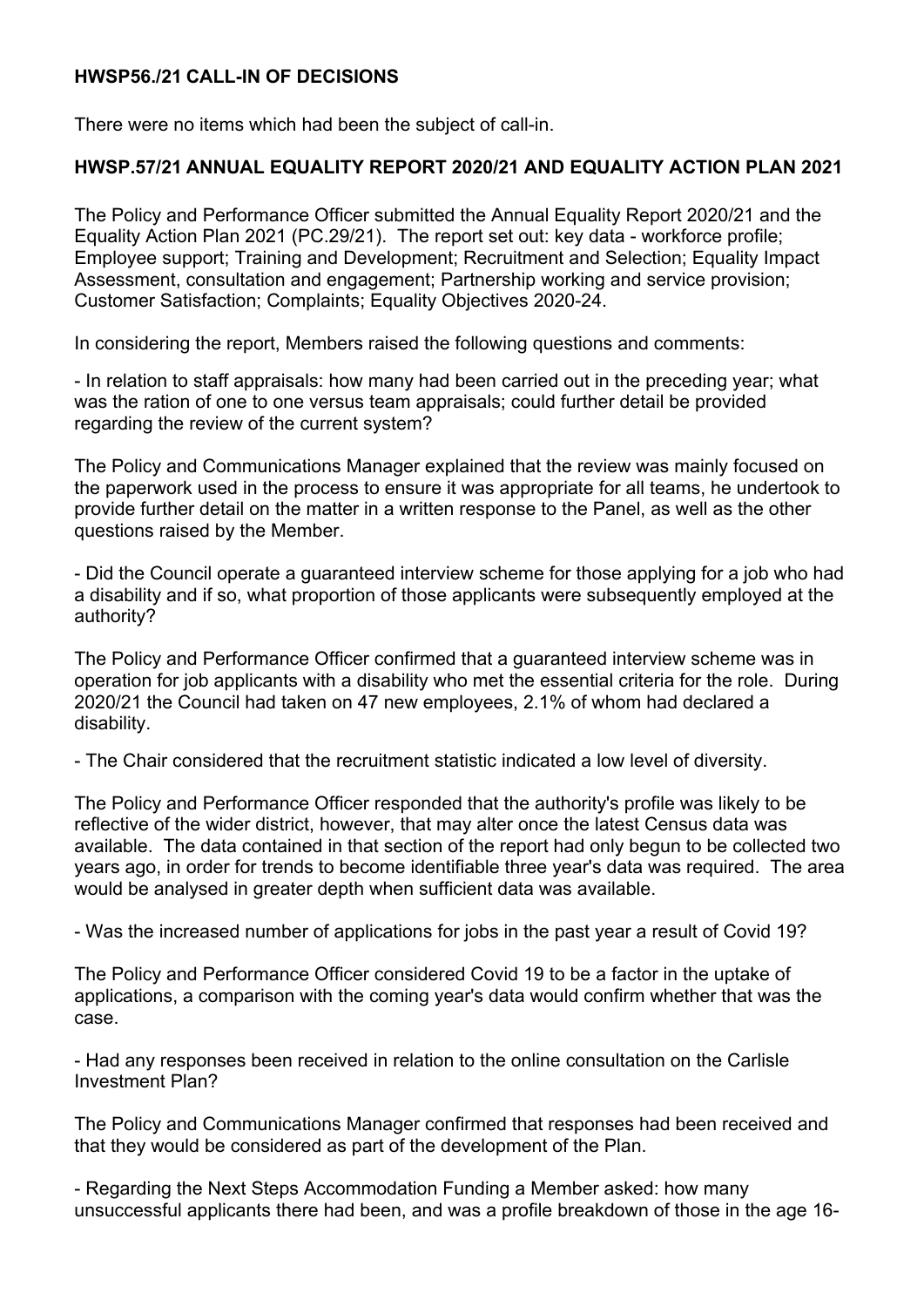24 years old, and over 24 years old available?

The Policy and Performance Officer undertook to provide a written response on the matter.

- Was the Council's support to Community Centres driven by need identified by the Council or from the Centre and its surrounding residents?

The Health and Wellbeing Manager responded that as Community Centres were independent organisations, the support required from the Council was identified by the Centres themselves.

The Deputy Chief Executive added that in addition to the support provided by the Health and Wellbeing team, the Council also acted as landlord to the Community Centres and so addressed issues such as building maintenance.

- What was the timescale for the completion of the SharePoint site including the Council's Equality Objectives?

The Policy and Communications Manager advised that work had commenced on the project and it was expected to be delivered by 2022.

- How near completion was the Gypsy and Traveller Accommodation Assessment?

The Policy and Performance Officer undertook to provide a written answer.

- Did the Council undertake benchmarking of equality data with other local authorities?

The Policy and Communications Manager responded that the Performance Report (later on the agenda) comprised benchmarking data. Given the government's decision to implement unitary Councils in Cumbria, benchmarking with Allerdale Borough and Copeland Borough Council would be a useful activity.

- The Action Plan made reference to different groups: was it timely, given the situation in Afghanistan to include refugees as a category? The City had a history of supporting refugees and celebrating their contributions to the district.

The Communities, Health and Wellbeing Portfolio Holder agreed that there was a long tradition of providing support to refugee communities. She noted that Cumbria County Council was the Lead Authority for that area and explained that refugee placements across the country were managed by a quota system. Information on the level of refugees that would be received in the county as a result of the situation in Afghanistan had yet to be advised, but it was expected that they would be provided with the necessary support.

- A Member congratulated Officers on achieving the Gold Better Health at Work Award, and asked whether the outcome of the next steps in the Defence Employer Recognition Scheme (DERS) were known.

The Policy and Performance Officer understood that the bid to secure the next step in the DERS had been unsuccessful. She undertook to provide written confirmation of the matter.

The Member noted that the Armed Forces Bill was currently progressing through parliament, and suggested that the Executive be asked to monitor its progress. The Panel indicated its assent.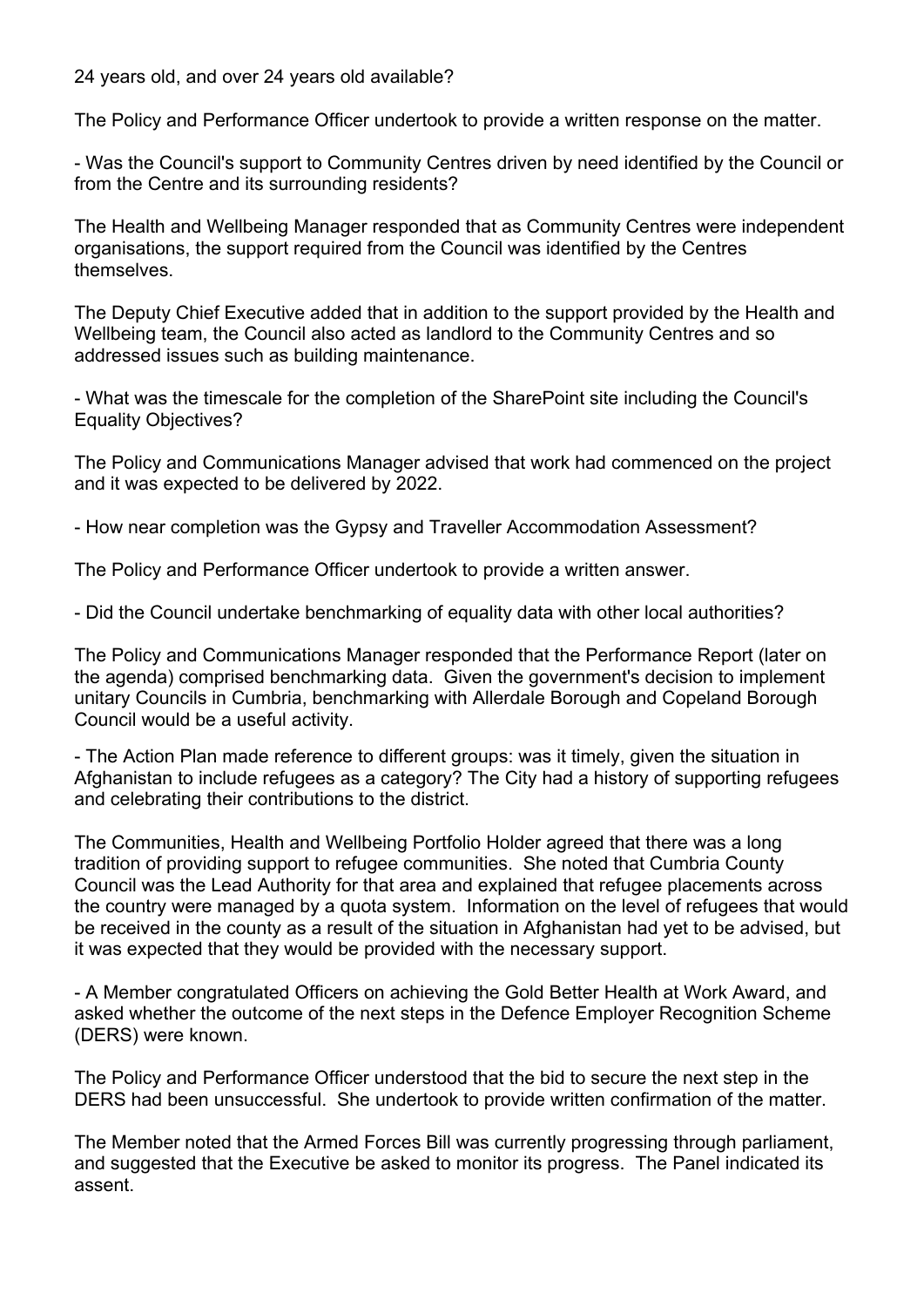The Chair proposed that benchmarking data be incorporated into future Annual Equality reports. The Panel indicated its assent.

RESOLVED - 1) That benchmarking data be incorporated into future Annual Equality reports.

2) That the Executive be asked to monitor the progress of the Armed Forces Bill through Parliament.

3) That the Policy and Communications Manager provide a written response regarding: the review of the appraisal process; the number of appraisals completed in 2020/21; and, the ration of one to one versus team appraisals.

4) That the Policy and Performance Officer provide written responses in respect of:

- The number of unsuccessful applicants for the Next Steps Accommodation Funding, and the a breakdown of those in the age 16- 24 years old, and over 24 years old;

- The stage of completion of the Gypsy and Traveller Accommodation Assessment;

- The outcome of the application in respect of the Defence Employer Recognition Scheme:

### **HWSP.58/21 QUARTER 1 PERFORMANCE REPORT 2021/22**

The Policy and Communications Manager submitted the Quarter 1 2021/22 performance against the current Service Standards and a summary of the Carlisle Plan 2015-18 actions as defined in the 'plan on a page'. Performance against the Panel's 2020/21 Key Performance Indicators (KPIs) were also included (PC.34/21)

The Policy and Communications Manager drew the Panel's attention to the summary of exceptions and provided an explanation for the missed target.

The Chair congratulated Officers on their performance against service standards in the context of the restrictions brought about by the Covid 19 pandemic restrictions.

The Vice Chair moved the recommendations of the Member Task and Finish Group on performance which were agreed by the Panel

RESOLVED - 1) That report PC.34/21 be noted.

2) That the Panel agree the recommendations of the Member Task and Finish Group on performance.

# **HWSP.59/21 COVID 19 RECOVERY STRATEGY AND PARTNERSHIP UPDATE**

The Policy and Communications Manager submitted report PC.31/21 Covid 19 Recovery Strategy and Partnership Update. The report provided updates on: The National Integrated Review and Resilience Strategy; Overview of pandemic response and recovery; Risk of Concurrent Events; Recovery Structure and Strategy; Vaccination Programme in North Cumbria; Community and Local Partnerships; and contained the Cumbria Covid 19 Recovery Strategy. The Carlisle Partnership Manager gave an overview of various partnership projects which had been undertaken in response to the pandemic.

In considering the report Members raised the following questions and comments: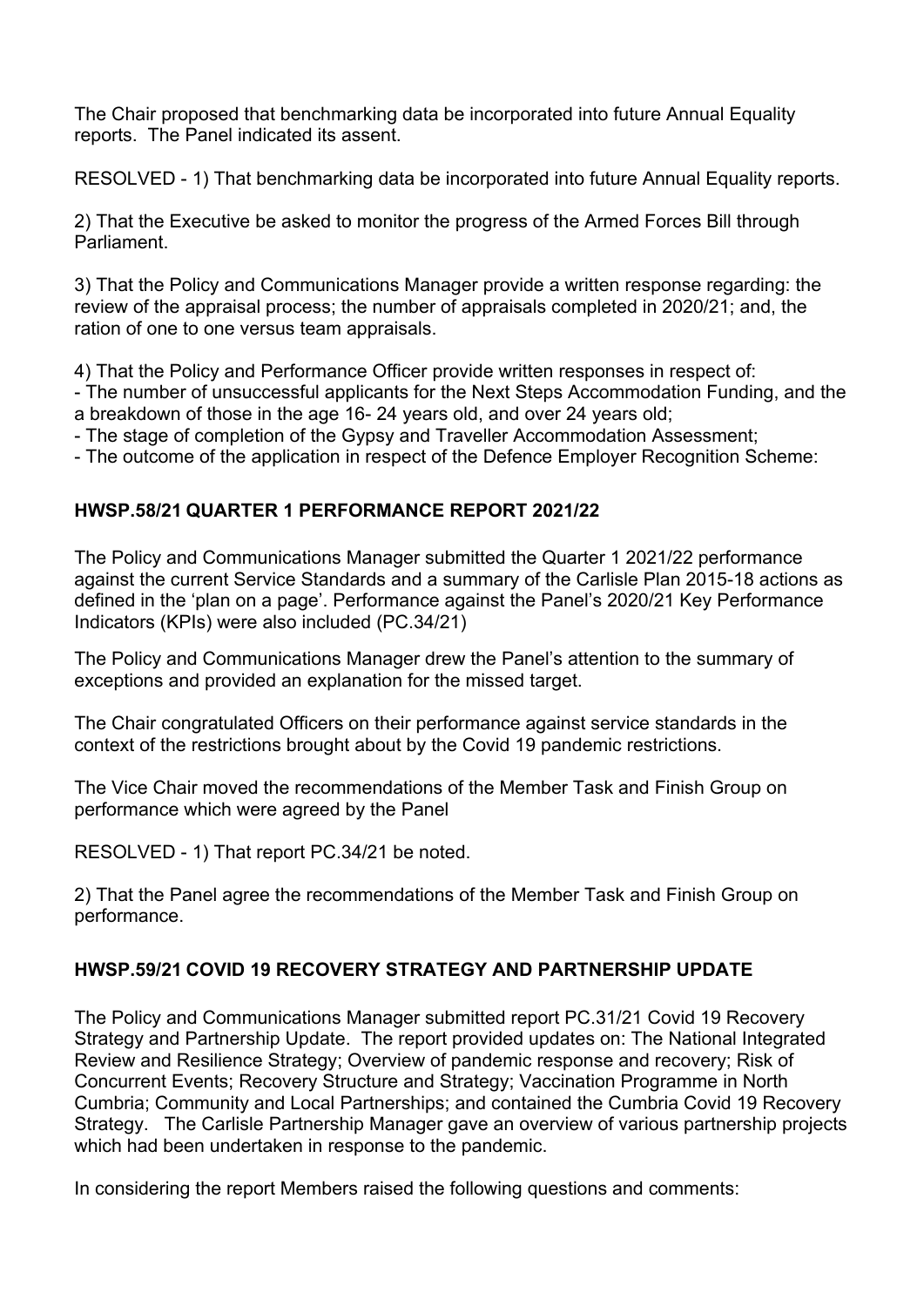- The increasing number of cases in Scotland was a concern, what measures were in place to minimise cross border increases?

The Policy and Communications Manager responded that case numbers in Cumbria were currently stable albeit at a relatively high level. The Directors of Public Health in the respective areas were aware of the issue as Dumfries and Galloway in particular was part of the travel to work area for Carlisle District.

The Communities, Health and Wellbeing Portfolio Holder noted that the Public Health Alliance, hosted by Cumbria County Council was monitoring the situation and would respond quickly to any identified issues.

The Carlisle Partnership Manager added that as a result of the work in respect of the Borderlands programme, effective means of communication had been established between the relevant authorities.

- The impact on people's mental health had varied through the pandemic, how would those with anxieties about returning to their regular activities be supported?

The Carlisle Partnership Manager agreed that it was important to appreciate that the impacts to peoples' mental health had been varied and that there was an awareness of that across a range of organisations. Both the City and County Council had provided £25,000 each of funding to enable work to support those with mental health issues, that funding had been provided to organisations such as Carlisle and Eden Mind, Mencap, People First, Carlisle Youth Zone and Citizens Advice to assist them to deliver services to those in need.

Encouraging people to make use of outdoor space was an aspect of the recovery strategy and the Council's Guided Walks booklet had recently been updated as part of that work.

The Communities, Health and Wellbeing Portfolio Holder advised that a lot of high level strategic work was going on in relation to mental health. In addition to the joint funding provided by the City and County Councils, the Green Spaces Team and Healthy City Board were working with a number of NHS programmes to address the matter, for example the 'Space to Talk' project.

- When would data on the success of training on the new Emergency Assistance Centres registration scheme be available.

The Policy and Communications Manager explained that the system was a replacement for pre-existing equipment that could be installed on laptops and website and was simple and intuitive to use. He undertook to provide feedback when the software had been used.

RESOLVED - 1) That report PC.31/21 be noted.

2) That a further update report on the Covid 19 Recovery Strategy be submitted in 12 months time.

3) That the Policy and Communications Manager provide feedback to the Panel on the use of the Emergency Assistance Centres registration scheme.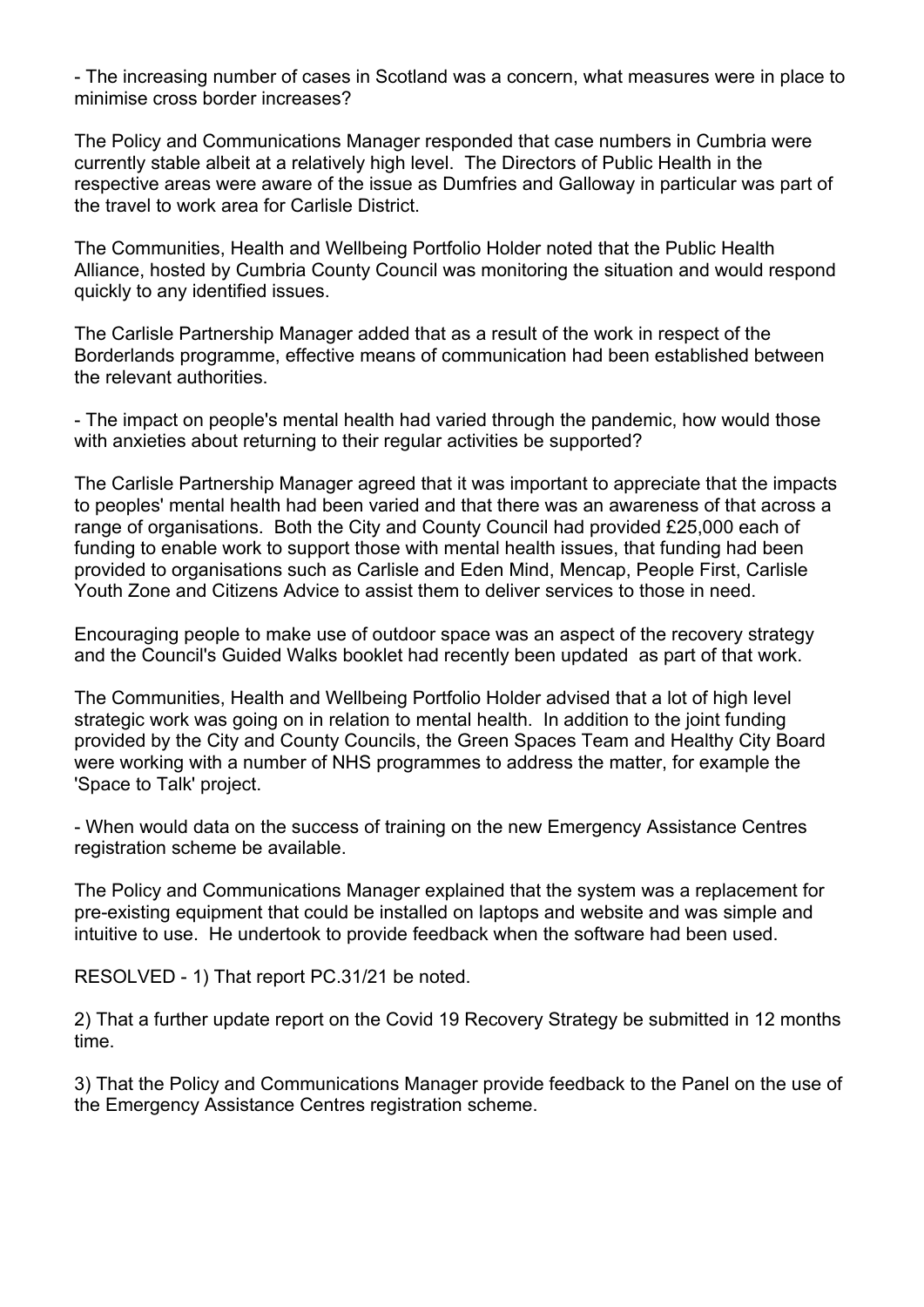#### **HWSP.60/21 SANDS CENTRE REDEVELOPMENT – PLANNING PROGRAMMES**

The Deputy Chief Executive submitted report CS.35/21 Sands Centre Redevelopment - Planning Programmes which set out the current progress of the redevelopment of the Sands Centre site. The report provided an update on the measures undertaken to manage or adapt the existing project proposals to deal with: progress with the main contract works; working practices evolving from the management of risks associated with the Covid 19 pandemic; working practices evolving from the management of the Brexit Agreement arrangements; social value management; and, developing health and wellbeing programmes.

As part of the contract, data was collated on the social value management. The Deputy Chief Executive anticipated that activity in that area would increase as the project progressed and he undertook to provide further data on the issue in a future report on the project.

The Health and Wellbeing Team, in conjunction with the Highways Manager were considering the cycling and walking infrastructure required to access the site.

The former Newman School site was currently being used to deliver some of the services that were ordinarily provided at the Sands Centre. The Deputy Chief Executive advise that GLL, NHS and the Health and Wellbeing team were beginning to consider the possibility of continuing to deliver some services from that site following the completion of the Sands Centre project.

In considering the report Members raised the following questions and comments:

- A Member asked whether the provision of public transport to the site had been considered and if infrastructure such as a turning circle and drop off / pick up points would be provided?

The Deputy Chief Executive responded that, following the decision to proceed with the redevelopment of the Sands Centre had been agreed initial discussions with bus service providers had taken place. Now that the project was progressing Officers would look to restart those talks. In terms of the design of the outside space, it was hoped that door step provision for public transport would be available.

The Economy, Enterprise and Housing Portfolio Holder considered public transport access to the site to be critically important.

In response to a question from a Member regarding the likely continued use of the former Newman School site, the Deputy Chief Executive reiterated that the matter was at a very early stage of consideration.

A Member suggested that were the former school site to be put to continued use, it could operate as a social prescribing hub.

The Communities, Health and Wellbeing Portfolio Holder advised that a social prescribing was already available through the Healthy City Forum.

A Member commented that he was pleased to see references to social prescribing in the report.

The Health and Wellbeing Manager thanked the Member and noted that GLL were continuing to provide a range of health and wellbeing activities including through its outreach programme.